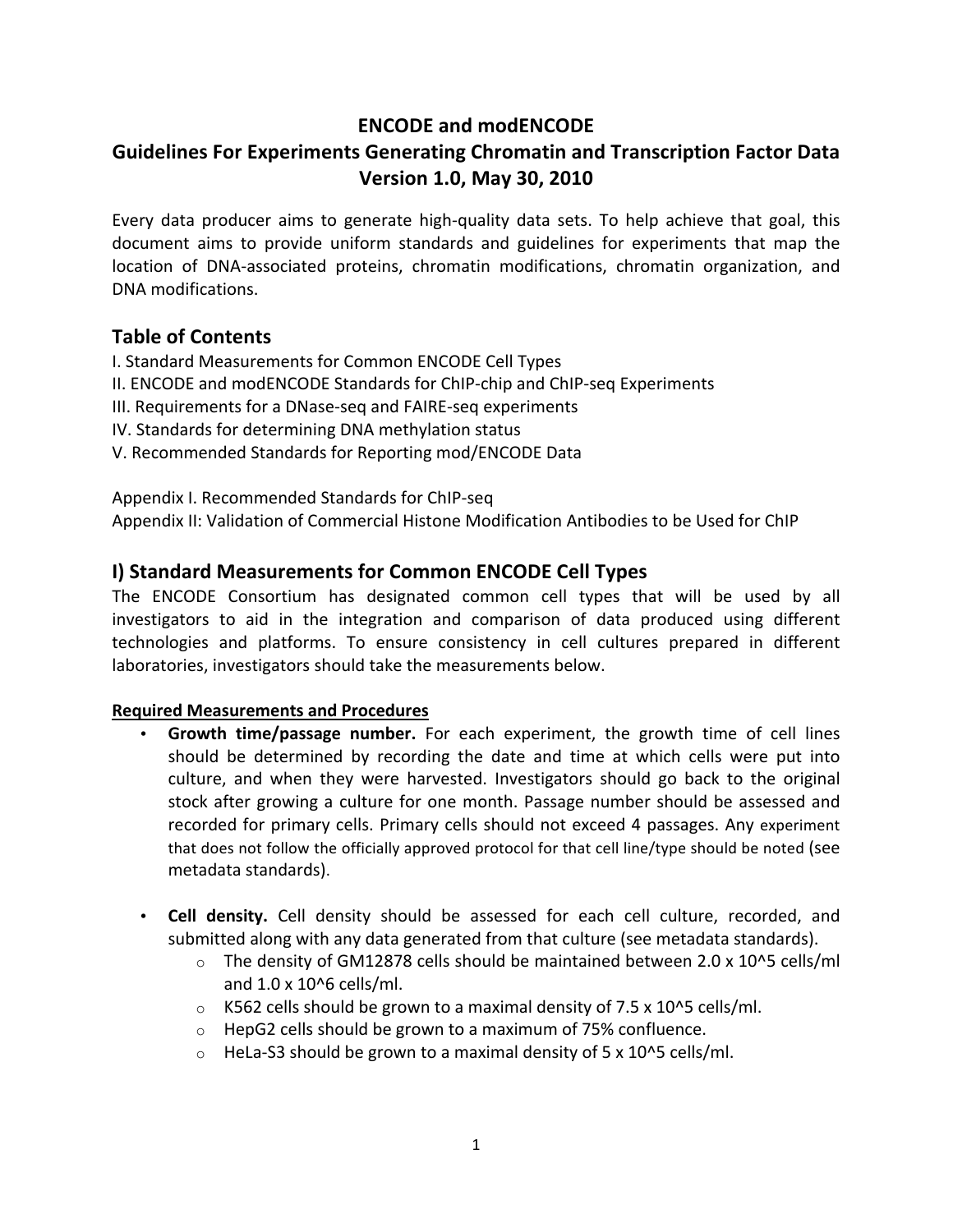- **Cell cycle and gene expression state.** For all cell lines, genome-wide gene expression data taken under the growth conditions used for experiments must be collected in duplicate by each group. This needs to be performed once by a given group for each cell type, and not for each cell growth. For new groups entering the consortium, the gene expression data should be compared to established profiles to ensure concordance. If the guidelines for cell number and cell density are followed for Tier 1 and Tier 2 lines, analysis by FACs to determine cell cycle state is not required.
	- $\circ$  For cell lines new to the consortium (Tier 3), and for which no standard gene expression profile is available, it is recommended that cell cycle state should be measured by FACS analysis within 2 weeks of the time of harvest. Samples can be prepared at the time of harvest for later analysis. Staining should be done immediately before FACS analysis. A protocol for performing FACS analysis is available here.
- **Presence of mycoplasma.** Cell cultures should be tested bi-monthly for the presence of mycoplasma. The mycoplasma testing protocol used by Bionique, which does mycoplasma testing for ATCC, is available here.
- **Freezing Cell Aliquots.** Each ENCODE group should freeze a viable aliquot of each cell type used for any experiment for potential future phenotyping. The cells should be stored in the laboratory in which they are frozen.

# **II) ENCODE and modENCODE Standards for ChIP-chip and ChIP-seq Experiments**

A number of researchers are mapping transcription factor binding sites, chromatin proteins, and chromatin modifications using chromatin immunoprecipitation followed by probing of genomic DNA microarrays (ChIP-chip), or by high throughput sequencing (ChIP-seq). To ensure the quality of ChIP data and the uniform reporting of results, a series of standards is proposed. Below is a plan for standards by which to monitor the quality, reproducibility, specificity, sensitivity and reporting of ChIP experiments. We realize that there is no single path to validating and verifying an experiment, and that these standards may require future revision, as technologies change and our understanding of the data increases. We also recognize that there is an inherent trade off between reporting a comprehensive list of functional elements, and a high-confidence list of functional elements.

## **IIa. Antibody Characterization**

Currently, there are a limited number of well-characterized antibodies against transcription factors and chromatin proteins. To ensure specificity of the antibodies used, the following tests must be employed. The data generated to characterize the antibody should be made publically available alongside the ENCODE dataset (see metadata standards).

### **Primary pathway to characterization**

All antibodies used for ChIP experiments should be characterized using immunoblotting OR immunofluorescence.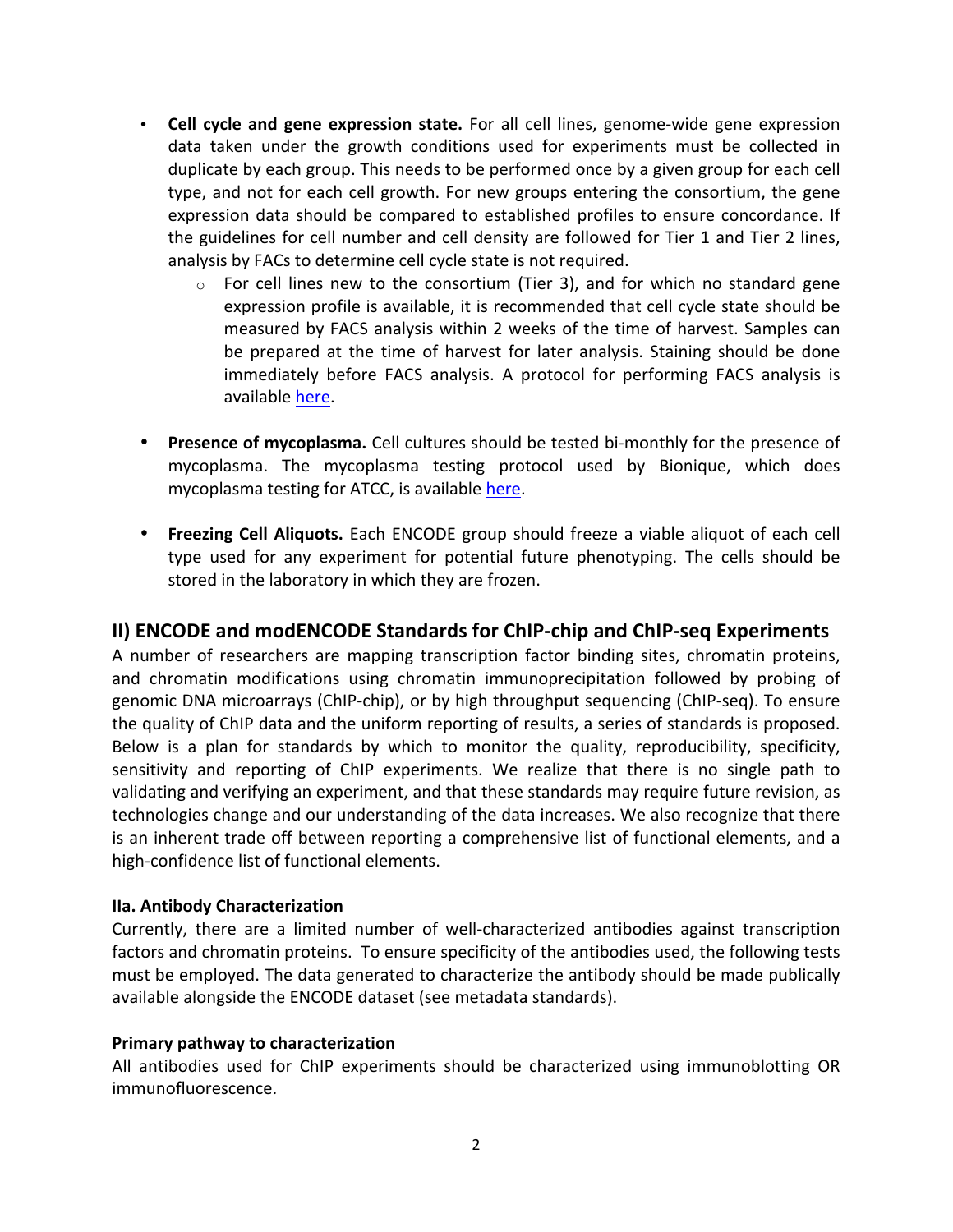- $\circ$  Immunoblot Analysis. Successful antibodies should show essentially a single band of the predicted size by immunoblot analysis. The minimum standard to be met is that the predicted reactive band compose no less than one half of the total signal in the lane, as assessed by quantitative immunoblot analysis of immunoprecipitation using either nuclear extracts or whole cells (e.g. quantitative imaging of chemiluminescence or chemifluorescence).
- $\circ$  Immunofluorescence (IF) Analysis. If immunoblots are unsuccessful, immunofluorescence may be used as a characterization measure. The immunofluorescence pattern must conform to expectations (for example, nuclear staining for a chromatin protein or TF).
- In addition, antibodies must be further characterized by the use of one of the four following methods:
	- a. Knock-down of the target protein by genetic mutation, RNAi, or siRNA.
		- i. siRNA or RNAi knockdowns should be conducted in duplicate.
		- ii. For immunoblots, the band of the expected size along with additional immunoreactive bands should be reduced to 30% or less of the signal of unaffected cells.
		- iii. For IF, any nuclear staining should be completely eliminated. Any cytoplasmic background remaining after genetic mutation, RNAi, or siRNA should be noted.
	- b. Immunoprecipitation followed by mass-spec verification;
		- i. Mass spectrometry of immunoprecipitated proteins extracted from major bands (or all material) separated though gel electrophoresis should identify peptides corresponding to the predicted target protein of the antibody. All immunoreactive bands identified by immunoblot analysis should be identified and shown to be that of the expected protein and/or not a known chromosomal associated protein. All proteins identified by MS should be reported.
	- c. Immunoprecipitation with multiple antibodies against different parts of the target protein.
		- i. It is expected that as the number of antibodies increase in the near future, the use of multiple antibodies against the same protein will become the standard for the field (see Appendix I). For antibodies generated against protein modifications, two independently raised antibodies are recommended, and antibodies should be thoroughly characterized to ensure that they recognize only the desired modification and not other related modifications using the minimum standards applied in **Appendix II**.
		- ii. Each antibody may be used for ChIP experiments, and a statistically significant overlap of targets will be constitute characterization. Any reasonable method of correlation can be used ( $r^2$  greater or equal to 0.5) or 80% of the top 40% of the targets of one list should overlap that of the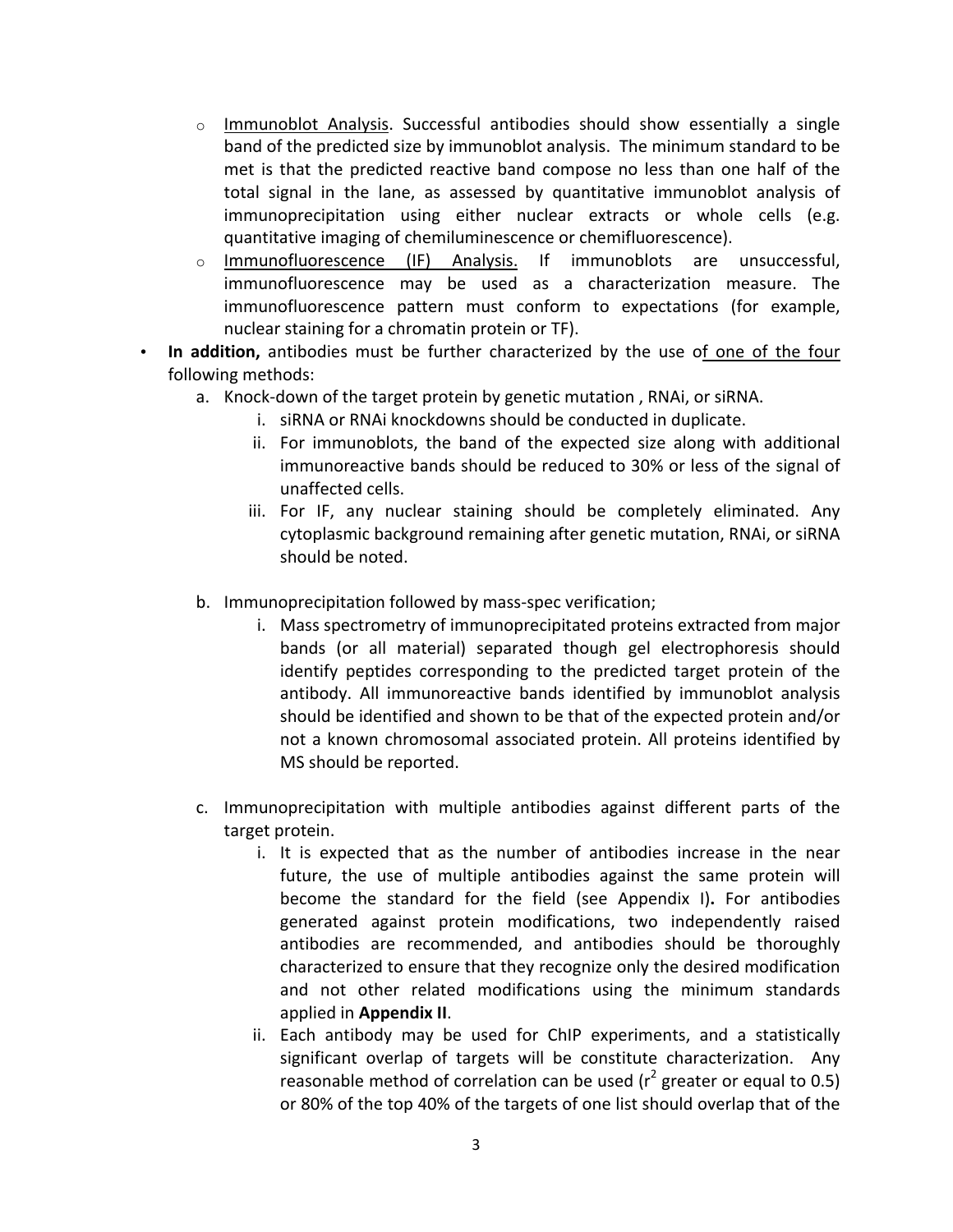list from the second antibody (**Appendix I**). An alternative approach is to perform ChIP-chip or ChIP-seq for one antibody and to use a second antibody to test 24 targets selected from a range of positions using qPCR. At least 80% overlap of validated targets is expected. The full set of targets identified by each antibody, in addition to the intersection, should be reported.

- d. Immunoprecipitation with an epitope-tagged version of the protein.
	- i. An epitope-tagged version of the target protein may be used, preferably driven by the endogenous gene promoter. Experiments should be conducted and analyzed as described above for the use of multiple antibodies.

### **Alternate pathway to characterization**

In recognition of the fact that there will be a subset of antibodies that work well for ChIP but not for IF or western, an alternate pathway to characterization is provided. For every sample, IF and Western must be attempted before this pathway is invoked.

- $\circ$  Option #1. Prior knowledge may be a suitable method of antibody characterization, based on the ChIP pattern itself. In this case, absolute criteria are not practical or useful. The experimenter must express a rationale for why they think the pattern reported is valid. For example, comparison to proteins in the same complex can be useful. This rationale must be reviewed by the Data Analysis Working Group, and approved prior to data release on a case-by-case basis. The rationale should be released with the data track.
- $\circ$  Option #2. If a robust signal is obtained by ChIP-chip or ChIP-seq, and a ChIP median signal by RNAi is reduced to  $<50\%$  the original signal in duplicate, the experiment will be considered validated.

### **Additional&Controls&**

The following additional controls may be performed, but will not substitute for any of the above methods.

• One may incubate the antibody with a blocking protein or peptide blocking protein prior to the chromatin immunoprecipitation, and report the results.

#### **Other considerations**

- For antibodies directed against members of a multi-gene family, antibodies will be prepared to protein regions that are unique to individual family members. Any potential cross-reaction should be noted when reporting data collected using that antibody.
- Antibodies that have been previously characterized in one organism or cell type can be used directly in that organism or cell type by other groups without additional characterization. For whole-organism characterization, testing in three growth stages is sufficient.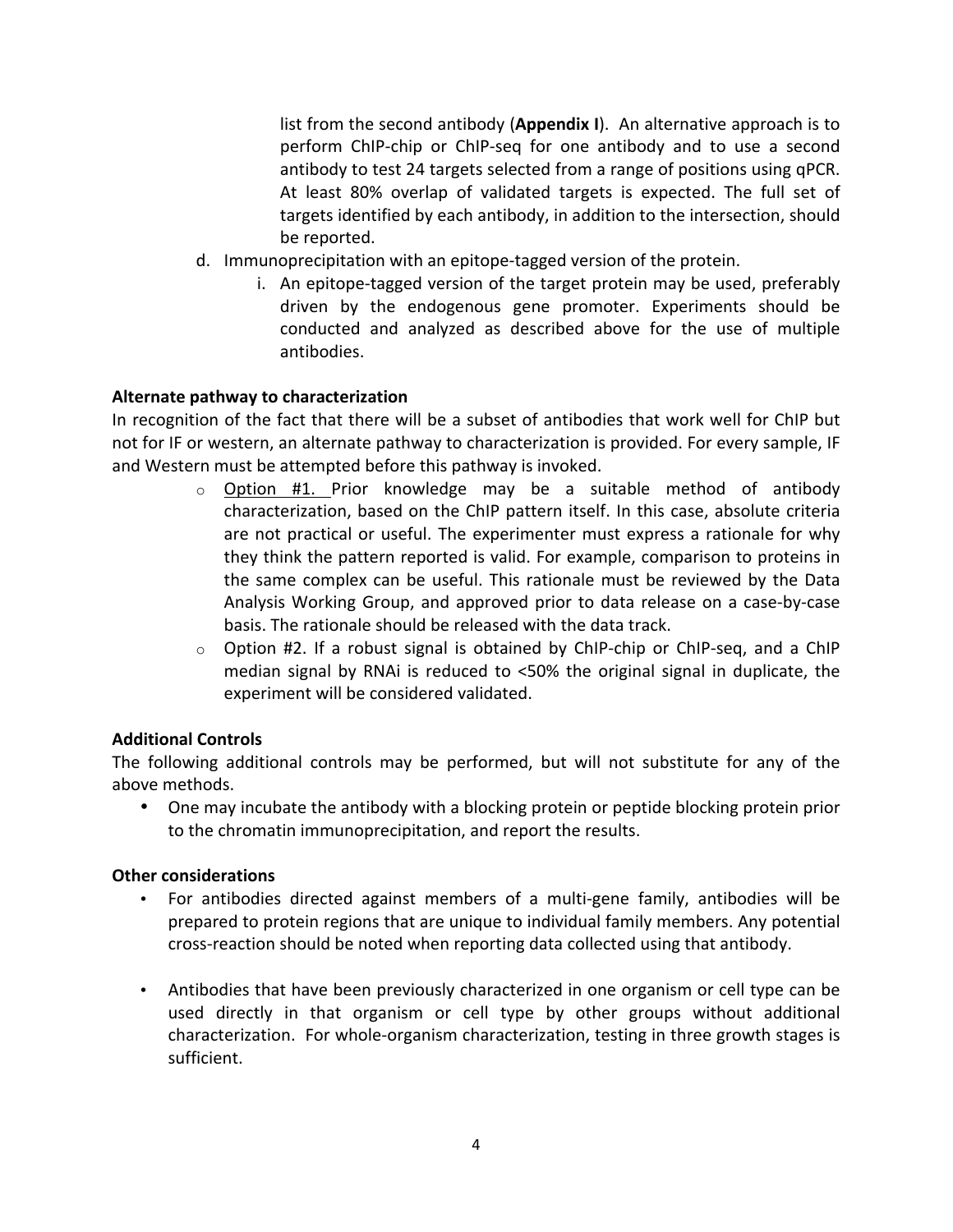- Antibodies to be used on a new cell type or organism will be considered characterized if they are successfully tested by  $*$ any $*$  of the single criteria above.
- Different Lots of antibody from the same manufacturer do not need to be characterized if they recapitulate previous ChIP-chip or ChIP-seq results to the standards established for biological replicates.

### **IIb. ChIP-chip and ChIP Seq Data Production**

As outlined in the mod/ENCODE Data Verification Standards, ChIP-chip and ChIP-seq data should be verified to assess the reproducibility of the experiment by performing at least 2 biological replicates for ChIP chip or ChIP seq. Three biological replicates are recommended for ChIP-chip and two for ChIP Seq. The replicas should have a significant correlation coefficient when analyzing the top targets on the list. 80% of the top 40% of the targets of one list should overlap that of the other list (See **Appendix I**)." Once data have been verified, they should be released into public databases as consistent with the ENCODE/modENCODE Data Release Policy. See **Section V** for ChIP-chip and ChIP Seq Data Analysis and Reporting.

### **ChIP Validation by use of an alternate detection platform**

Early standards called for validation of biochemical using an alternative detection platform. Concordant observation of peak signals using alternative detection methods raise confidence that the detected events are real. However alternate methods of detection do not test the biological validity of the results, or the accuracy of the underlying biological assay (for example, the accuracy of ChIP itself). Moreover disagreement between detection methods may tell you what differences exist, but not which answer is correct.

Because of the high cost and effort involved in validation using alternative platforms the decision to validate each experiment has been reconsidered. Moreover, practical considerations of cost along with validation experience thus far indicate that ChIP-Seq will be the current method of choice for mapping transcription factor binding sites, at least for mammalian experiments. The group therefore decided that detailed analysis of the quantitative accuracy of high-throughput DNA sequencing platforms using alternative detection methods (qPCR and nanostring) be performed. These experiments should determine what a ChIP-Seq signal really means and potentially reveal the optimal methods for quantifying signals relative to background. The tiling microarray platform has already been thoroughly and quantitatively analyzed (PMID: 18258921).

Consortium members wishing to validate ChIP experiments may use either Quantitative PCR (qPCR), high-throughput DNA sequencing, or ChIP-chip approach to validate ChIP experiments. This is highly recommended for investigators lacking ChIP experience.

qPCR: The quality of the primers used for qPCR should be tested using gel electrophoresis of the PCR products. Forty-eight ChIP-chip or ChIP Seq targets selected across a range of signal should be validated by qPCR to determine the number of false positive and false negative hits. Of the 48 targets selected for validation, 6 should be negatives. qPCR experiments should be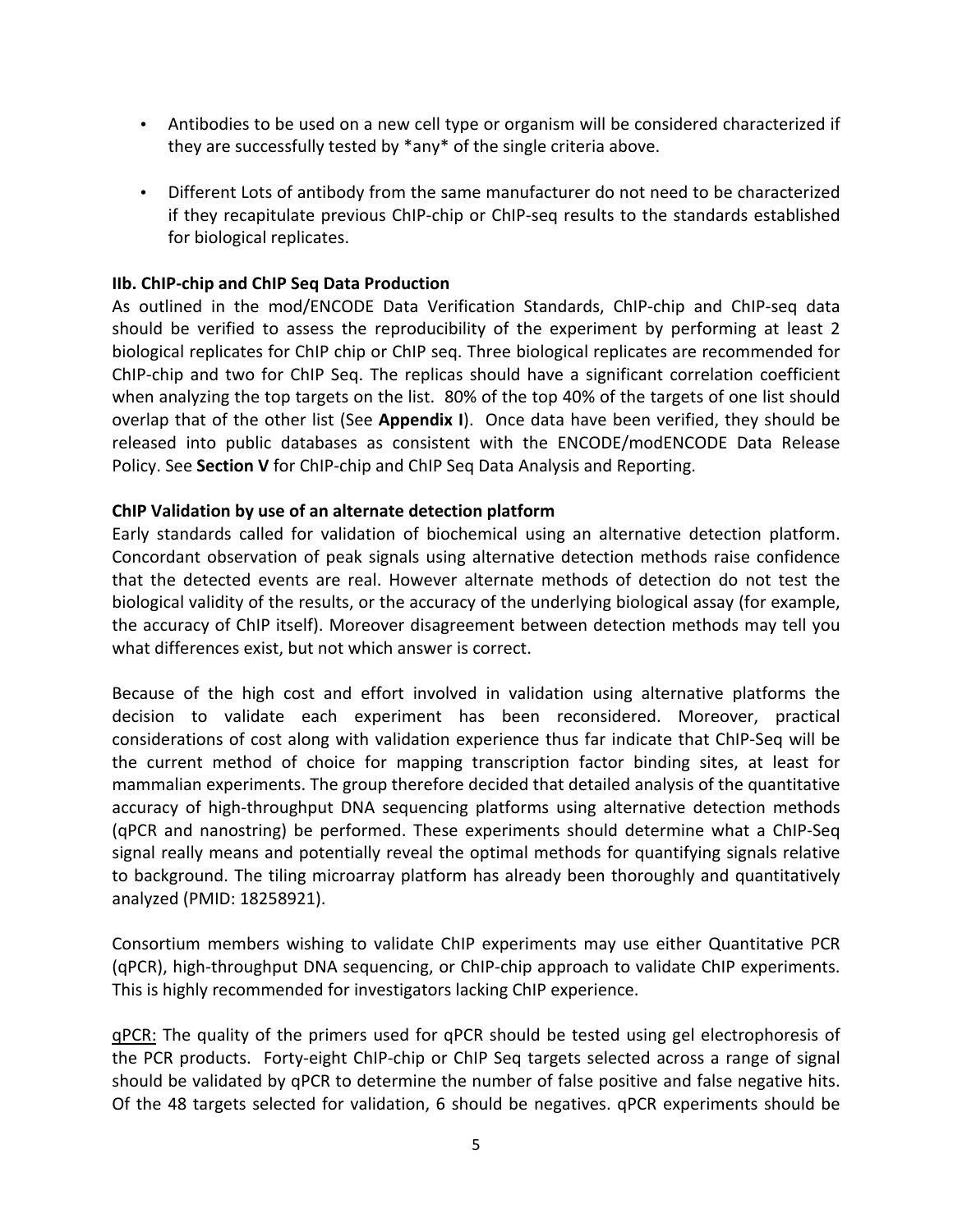performed in triplicate using one biological replicate when testing unamplified samples and two biological replicates when testing amplified samples (but see below). The ChIP samples used in the ChIP-chip and ChIP-seq experiments and in the qPCR validation can be from different biological replicates. Positive and negative gPCR results should be assessed using a t-test with a 0.05 P-value. The P value can be determined by several means. One method is by comparing the values of multiple replicas of the targets with a pool of many negatives. A 0.05 P-value will normally provide a signal threshold of 2-4 fold. As an alternative to performing validation in triplicate, tests can be performed in duplicate; those samples exhibiting discrepancies of greater than 15% must be tested by a third test. Testing unamplified samples is always preferred.

### Sequencing (to validate microarray):

Experiments are to be performed to a sequencing depth as specified for ChIP-seq experiments. The data should match to the degree specified for within-platform biological reproducibility.

### DNA microarray (to validate sequencing):

Experiments are to be performed on tiling microarrays representing at least 1% of the genome. The data should match the sequencing data to the degree specified for within-platform biological reproducibility.

### **Specificity and Sensitivity**

Specificity and sensitivity are difficult to accurately estimate for ChIP experiments since the number of true positives is difficult to obtain, the number of true negatives is not known, and methods for identification of *in vivo* binding independent of ChIP is difficult to ascertain. Nonetheless, the positive predictive value (defined as TP/(TP+FP) where TP is true positives and FP is false positive) for ChIP experiments may be estimated using data from validation as defined above. In addition, for qPCR, sensitivity of the positives that can be detected by the particular experiment and dynamic range can be crudely estimated by extrapolating from the validation experiments. Sensitivity and specificity estimates should be reported at 3 values (25%, 10% and 5%) based on the validated data set or a justifiable parameter. It is possible that more than 48 samples will be needed in some cases to provide that estimate.

Specificity and sensitivity can also be estimated by comparing ChIP-chip and ChIP Seq results to data available from other sources (e.g. data obtained using other methods and knowledge from the literature) with the realization that results from the literature are not necessarily accurate. In addition, depending upon the results, comparisons to expectations can be made (e.g. binding") to known promoters and/or motifs) and tested to attempt to ascertain a (potentially biased) false positive rate.

### Data that do not meet the criteria

If after repeated attempts, data does not meet the release criteria, it may be released with a prominent note indicating that the criteria have not been met and explaining why the data is being released without meeting criteria. The displayed track on the browser should be prominently flagged, and explain that the data should be used with caution.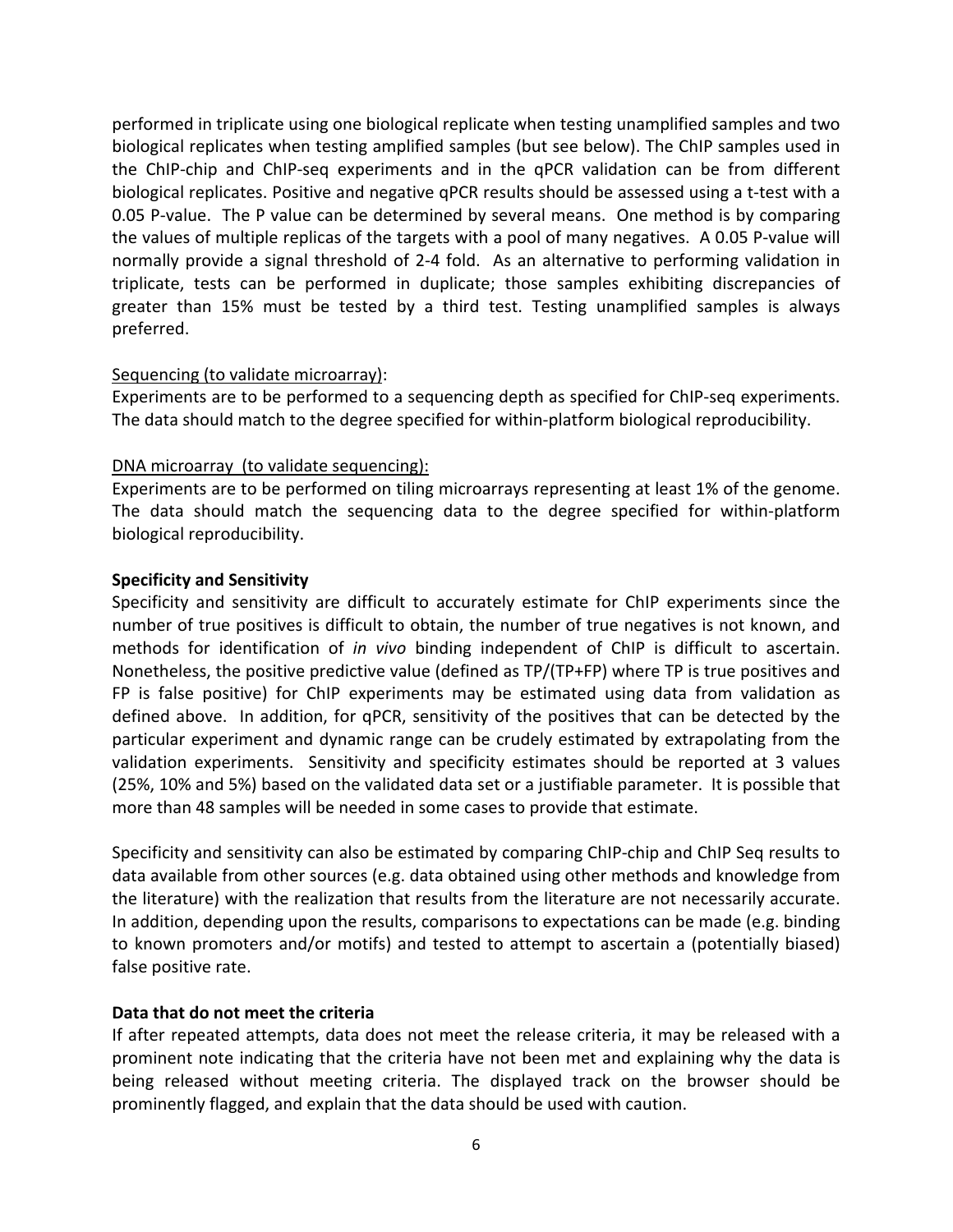# **III) Requirements for a DNase-seq and FAIRE-seq experiments**

Following an analysis of deeply sequenced DNase-seq and FAIRE-seq datasets, we suggest the following requirements.

1. Limited number of sequenced reference samples

Deeply sequenced reference samples such as Input DNA exhibit uneven coverage. In some cases this includes enrichment in the promoter regions, while other regions of the genome are under-represented in the reference sequence (alpha satellite regions, ribosomal subunits, etc.). We believe that the input promoter peaks are a result of either endogenous nuclease activity, or FAIRE-like regions that were not cross-linked during the sample preparation. These promoter peaks likely represent real open chromatin and therefore should not be excluded from our analysis. Three factors limit the impact of uneven background coverage. First, advances in computational methods to correct for such features are being incorporated into the analysis. Second, the DNase/FAIRE-seq data itself can be used to identify regions that exhibit copy number variations in our samples or that are under-represented in the sequenced reference genome. Third, the true signals from FAIRE and DNase exhibit a unique structure that differs greatly from the type of signal produced by uneven input coverage. Therefore, while it is always preferable to have deeply sequenced matched input for each sample, for DNase and FAIRE experiments, input sequencing from every cell type is not required at this time.

2. Depth of Sequencing

Since DNase and FAIRE data represent a continuum of chromatin openness, achieving true saturation may not be practical, or even definable. However, a decision must be made regarding adequate level of coverage. We propose that the optimal depth of sequencing be guided by our ability to identify regions that were also identified other methods such as by tiled arrays (ENCODE pilot arrays or equivalent), qPCR, or Southern blots. For DNAse and FAIRE this is typically 20-50 million reads.

3. Number and Reproducibility of Biological Replicas

By definition, at least two biological replicates are necessary to ensure that the experiment is reproducible. Experiments completed to date indicate that there will not be a significant gain in information beyond two biological replicates, when they are in reasonable agreement. We propose to require the following agreement between biological replicas:

- a) The number of mapped reads from replicas should be within a factor of two of each other.
- b) The length of target lists should be within a factor of two of each other.
- c) Either of the following options
	- a. Intersect top fraction (40%) of target list from one replica against the entire other target list and require a threshold amount of overlap (80%). Repeat for the reciprocal.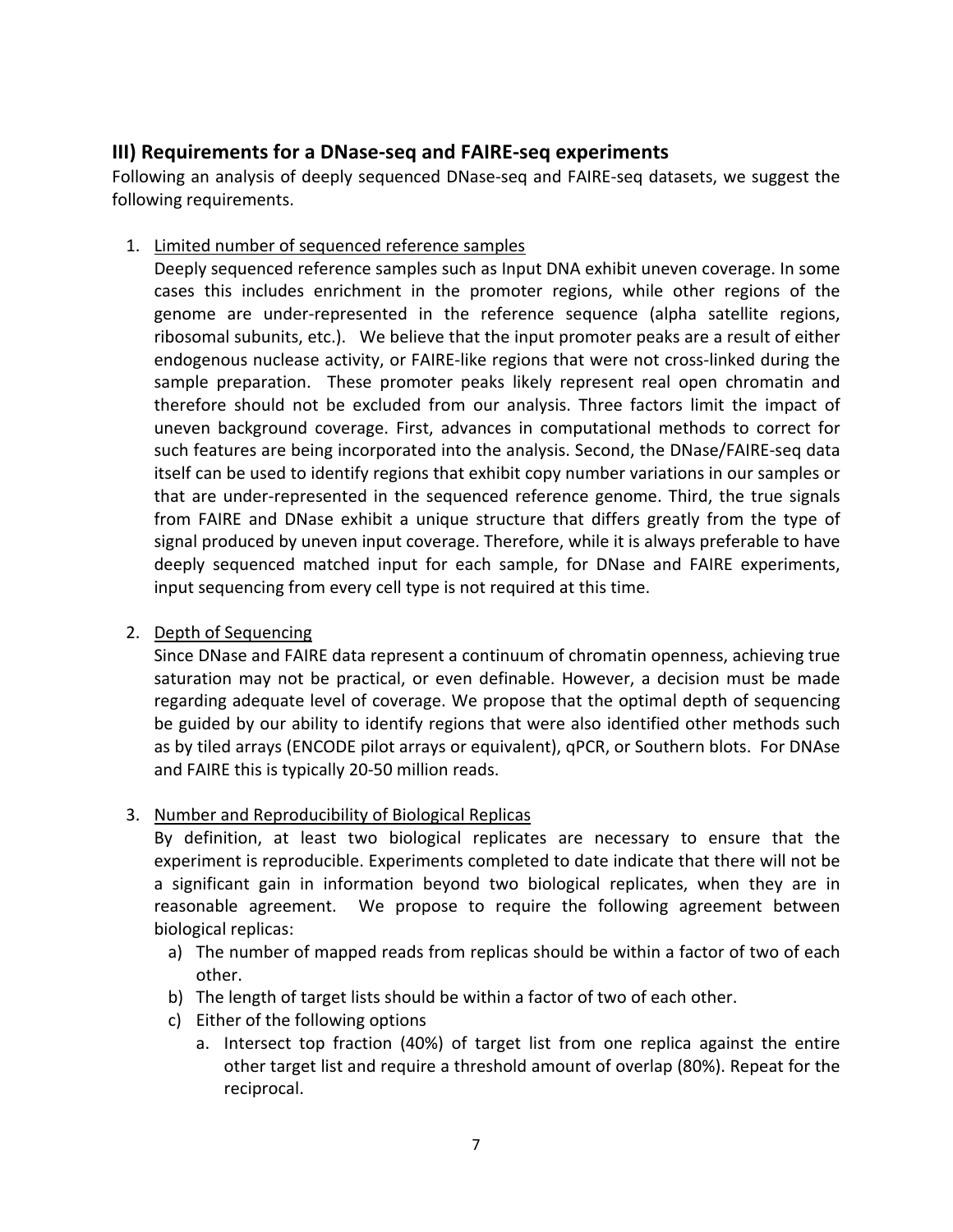b. Target lists scored using all available reads from both replicates must share more than 75% of targets in common with each of the replica experiments.

These parameters may have to be revisited as more data sets are available, and methods to compare replicates of different quality or enrichment levels are developed.

# **IV) DNA Methylation Standards**

The ENCODE group at the HudsonAlpha Institute has used three methods to determine DNA methylation throughout the human genome in ENCODE cell lines. One of these (Methyl-seq) was used early in the project, but has been subsequently replaced with Reduced Representation Bisulfite Sequencing (RRBS), which has and will continue to be used to determine the methylomes in all ENCODE lines. A third method, which uses Illumina's Methyl27 arrays to measure methylation, has been used since the beginning of the project and will also be used for all ENCODE cell lines. Each method is performed on biological replicates to determine appropriate consistency measures.

1. Reduced Representation Bisulfite Sequencing (RRBS)

In RRBS, genomic DNA is digested with a methylation-insensitive restriction enzyme and small restriction fragments covering the size range between 40 to 120 bp are purified. This method generates a specific, reduced representation of the genome of DNA fragments enriched for CpG dinucleotides. The selected fragments are treated with bisulfite to convert unmethylated C's to U's, and these fragments are then subjected to high-throughput, short-read DNA sequencing. Sequence reads are processed in a stringent manner to eliminate ambiguous alignments. Finally, the degree of methylation of each fragment, estimated from the number of converted reads compared to the unconverted reads in each CpG, is calculated. An RRBS library is considered complete only when more than 500,000 CpGs are assayed with at least 10 sequencing reads each. It has been determined that at least 10X coverage of a CpG is required for accurate measurement of percent methylation. RRBS libraries of replicates are required to exhibit 90% concordance in methylation levels at CpGs assayed with greater than 10X coverage in both replicates.

2. Methyl27

To perform Methyl27, 1 μg genomic DNA is treated with bisulfite and then hybridized to a microarray. DNA methylation levels are then determined by using Illumina's Methyl27 technology. Appropriate quality control is done on each array, including the requirement of an initial call of at least 90% of features. Biological replicates of each cell line are required to show 90% concordance in methylation levels across all CpGs that pass QC.

3. Comparison of RRBS and Methyl27

When both RRBS and Methyl27 are performed on the same samples, a comparison is made at the CpGs that are assayed by both experiment types. Methyl27 and RRBS are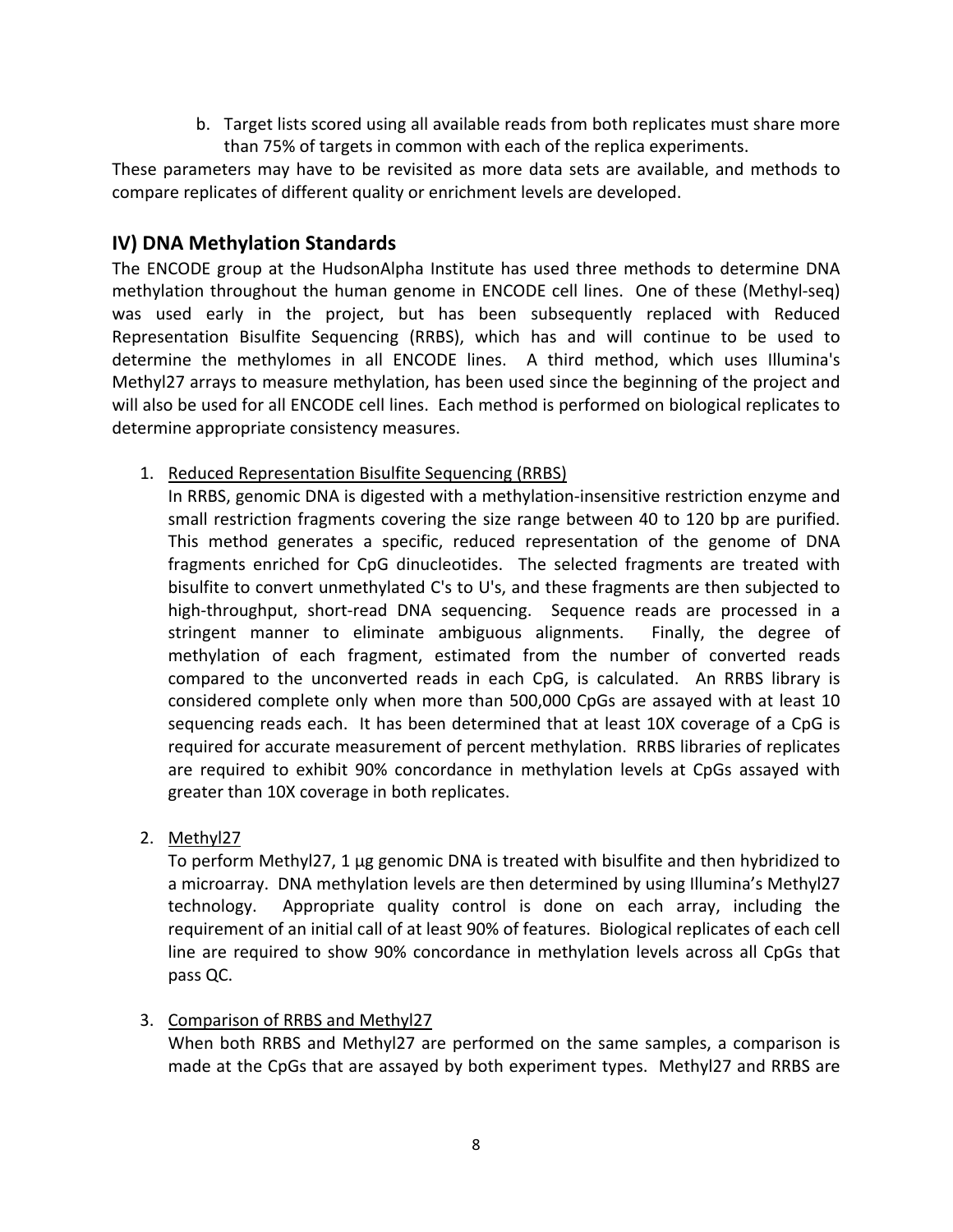considered to be in agreement when overlapping CpGs show 70% concordance in methylation levels.

4. Methyl-seq

Methyl-seq is a sequence census method that measures the DNA methylation status at about 250,000 CpGs in the human genome. Genomic DNA is digested separately with MspI, a methyl-insensitive restriction enzyme, and HpaII, a methyl-sensitive restriction enzyme. Size-selected fragments from each digest are sequenced and read counts are compared to determine locations of DNA methylation. Methyl-seq was discontinued as a standard ENCODE assay after RRBS was implemented, as RRBS measures at least twice as many CpG's as Methyl-seq, requires only one sequencing lane instead of two, and is more quantitative in determining methylation frequencies.

Despite its discontinued use, we mention data standards because there are several useful Methyl-seq datasets in the ENCODE data releases. A Methyl-seq experiment is required to contain 7 million or more aligned reads for each biological replicate and the replicates are required to exhibit 80% concordance in methylation in regions assayed by both replicates. Additionally, we require 99% of the regions with HpaII reads to have Msp1 reads.

# **V) Recommended Standards for Reporting mod/ENCODE Data**

# Storing High Throughput Sequencing Data

Image files from sequencing experiments do not need to be stored for the long term.

## Submitting mod/ENCODE Data

## *For ChIP-chip, DNase-chip/array, and FAIRE-chip:*

- Raw data should be submitted to GEO simultaneous to DCC submission (note 1).
	- $\circ$  Data should be flagged as being part of the mod/ENCODE project upon submission to NCBI
	- $\circ$  Currently (5-30-2010) The ENCODE DCC is submitting previously submitted ENCODE sequences to the NCBI on behalf of the production labs. If this goes smoothly, the ENCODE DCC will provide this service for future submissions.
- Processed data should be submitted to the relevant DCC as:
	- $\circ$  Ratio tracks
	- $\circ$  Called peaks (see below)
	- $\circ$  Metadata, including peak caller version used (see below)

## *For#ChIP,seq,#DNase,seq#and#FAIRE,seq:*

- Raw data should be submitted to GEO (Small Read Archive; SRA) simultaneous to DCC submission
	- $\circ$  Data should be flagged as being part of the mod/ENCODE project through the use of the appropriate genome project ID
	- $\circ$  Each replicate should be submitted independently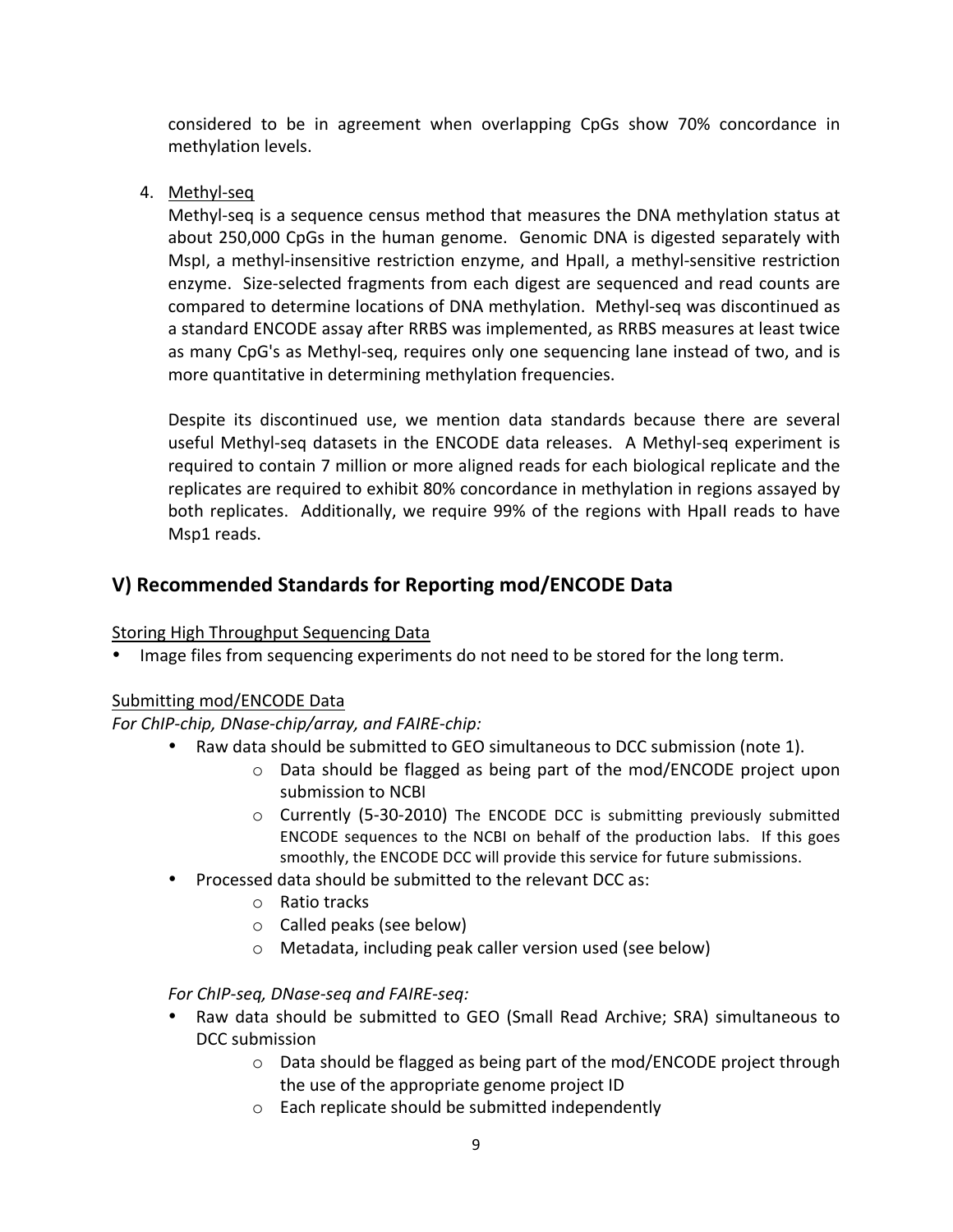- $\circ$  NCBI intends for sequence data to be submitted directly to GEO. GEO will pass primary sequence data to the SRA. If more convenient, data producers can make dual submissions to the SRA and GEO. If this is done, sequences should be submitted to the SRA and metadata, processed data, and a link to the SRA accession should be submitted to GEO.
- Processed data should be submitted to the relevant DCC as:
	- $\circ$  Input signal or alignments (but not for DNase/FAIRE Tier 3 lines)
	- $\circ$  ChIP, DNase, and FAIRE signal or alignments
		- The ENCODE DCC will accept sequence alignments and/or signal graphs for input and ChIP data. Sequence alignments will be posted for download, and will be loaded and displayed as a 'Counts graph' (count of tags overlapping each base) if no signal graph is submitted.
			- $\circ$  As of now (5-30-2010) All ENCODE labs are generating their own signal tracks, so the ENCODE DCC does not plan to continue this service.
	- $\circ$  Interpreted data signal
	- $\circ$  Called peaks (see below)
	- o **FASTQ** files
		- The ENCODE DCC will host FASTQ format sequence data and, where feasible, provide a co-located cluster computing for analysis since the GEO/SRA pipeline and access tools are not mature enough at this stage to adequately support ENCODE analyses.
			- $\circ$  Note added 5/30/2010. This may now be obsolete (access may now be sufficient).
	- $\circ$  Metadata, including peak caller version used (see below)

### Target Region and Peak Calling for ChIP, DNase and FAIRE Experiments

### *Point#Source#Peaks*

For point source peaks (e.g., DNase, FAIRE, or signals from ChIP experiments with antibodies to sequence-specific transcription factors), common features that should be reported to the DCC are:

- Peak, defined as a single base pair
- Start and end, defined as specific base pairs
- Significance statistics using a three slot model (the inclusion of slots 2 and 3 is optional for data submitters):
	- $\circ$  Slot 1: Signal value (e.g., fold enrichment) using an algorithm chosen by the submitter
	- $\circ$  Slot 2: P -value determined using a method chosen by the submitter
	- $\circ$  Slot 3: Q-value (false discovery rate correction) determined using a method chosen by the submitter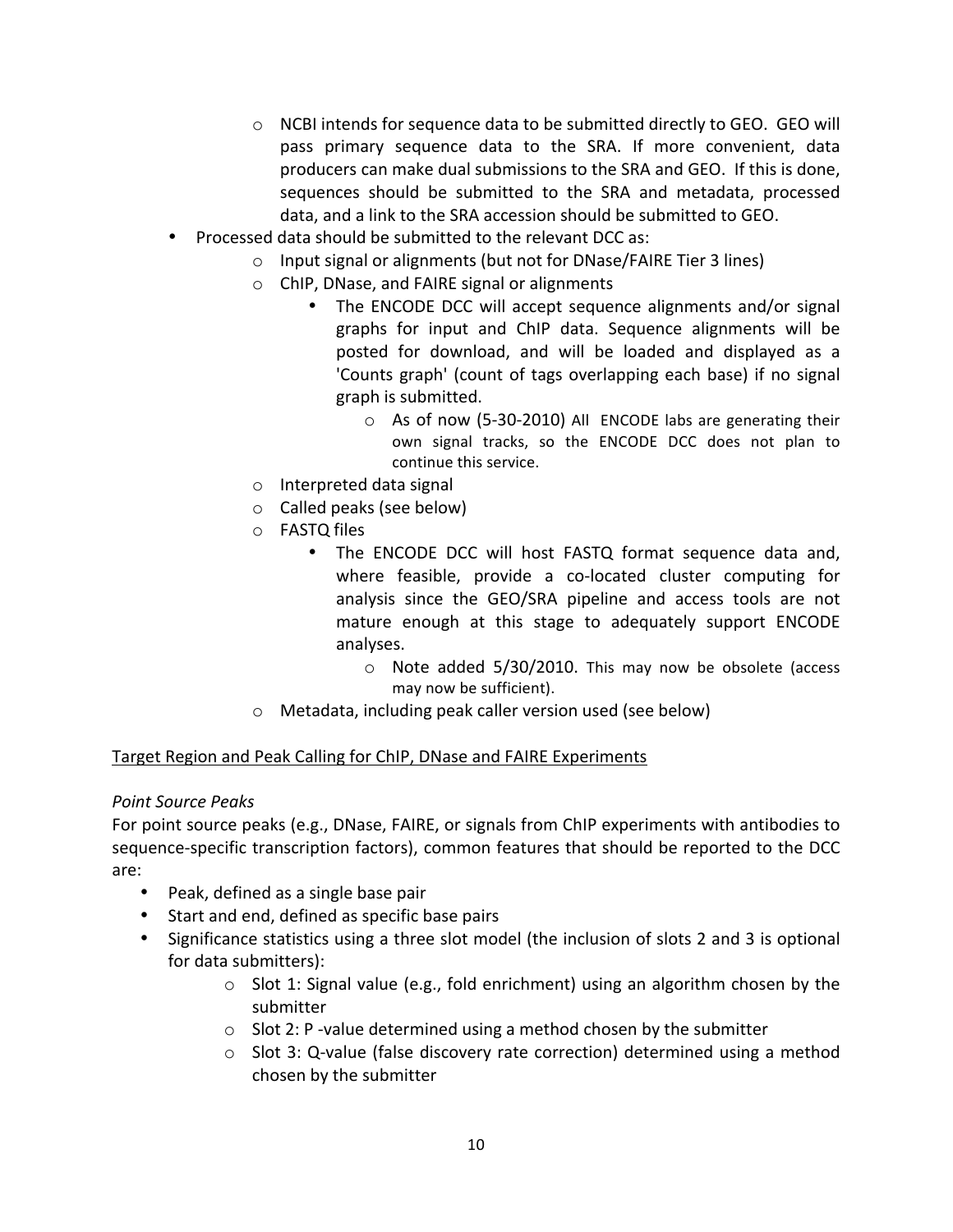• Metadata, including peak caller approach used (see below) and methods for determining signal values, P-values, and Q-values, as applicable

## *Broad#Regions#*

- Start and end, defined as specific base pairs
- Significance statistics using a three slot model (the inclusion of slots 2 and 3 is optional for data submitters):
	- $\circ$  Slot 1: Average signal value across region (e.g.., fold enrichment) using an algorithm chosen by the submitter
	- $\circ$  Slot 2: P -value determined using a method chosen by the submitter
	- $\circ$  Slot 3: Q-value (false discovery rate correction) determined using a method chosen by the submitter
- Metadata, including peak caller approach used (see below) and methods for determining signal values, P-values, and Q-values, as applicable
- Point-source peaks can be called in addition to broad regions (i.e. one can have "peaks" and potentially "valleys" within "regions").
	- $\circ$  This situation has never been formally defined, so the ENCODE DCC does not currently support this feature 5/30/2010. Perhaps additional discussion on this topic is needed if this is an important feature.

It is up to the investigator to determine whether their data best fits the broad region/point source peak data or both.

## *Metadata for Peak Caller*

As an overall aim, mod/ENCODE should strive to provide public access to peak calling software so outside data users can replicate the findings of the mod/ENCODE data producers. Currently, peak calling software can be downloaded from the websites of the individual data production groups and initially the consortium and should build on this arrangement. In the longer term, it may be worthwhile to attempt to standardize peak and region calling approaches so as to achieve optimal integration of data.

The metadata for each experiment should include a free form field where data producers are required to include information about the peak caller version that was used to produce the hit list along with any information on parameters used for a particular experiment.

The modENCODE metadata field and ENCODE track documentation will be linked to a DCC web page that lists the peak callers (and versions) that have been used for mod/ENCODE data, which will in turn link to the websites maintained by the individual groups that allow for the downloading of peak caller software by outside data users. Data producers are expected to update information about peak calling software (including versions) on their websites as soon as new or updated software is implemented.

## *Metadata for Antibodies and experimental procedures*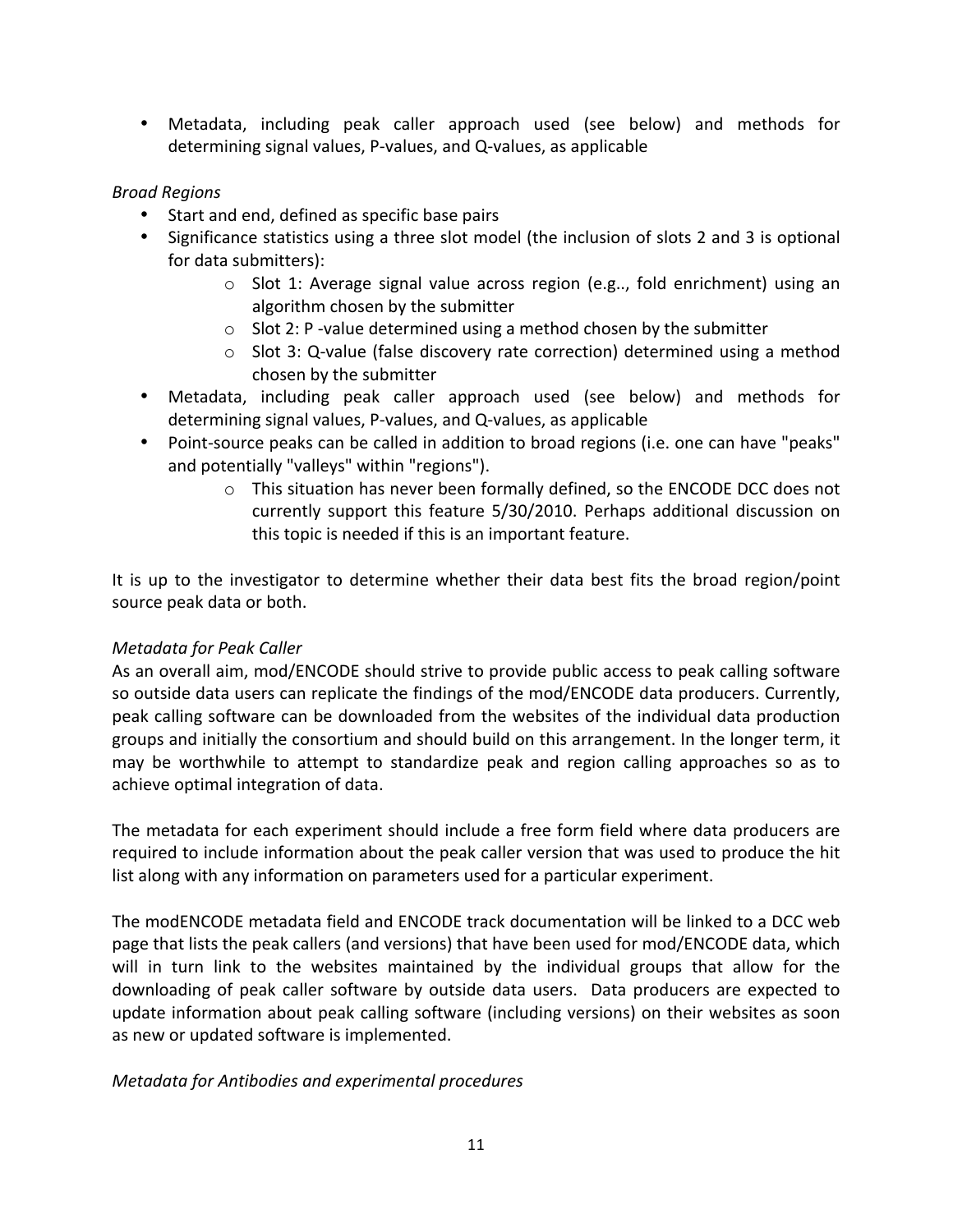The DCC should implement a rubric for submission that requires submission of certain basic experimental data, including minimally the following:

- 1. Confirm that the experiment has been performed in duplicate (sign off).
- 2. Confirm that the experiment meets data quality standards (sign off).
- 3. Attach a cell growth protocol for this experiment, or reference a previously submitted protocol.
- 4. Provide the catalog and lot number for any antibody used. If not a commercial antibody, indicate the precise source of the antibody. What criteria were used to assure that the antibody correctly recognizes the target?
- 5. Provide any images of Western or IF experiments that characterize the antibody according to the recommendations above.
- 6. Summarize the number of reads and number of targets for each replicate and for the merged dataset. Provide the overlap results (using the top 40% rule). What criteria were used to validate the resultant ChIP-seq data?
- 7. Is this experiment linked to an INPUT or other control track? If so, specify the track name.
- 8. Does the experiment fail to meet any of the data or experimental standards? If so, explain why and FLAG the track on the browser.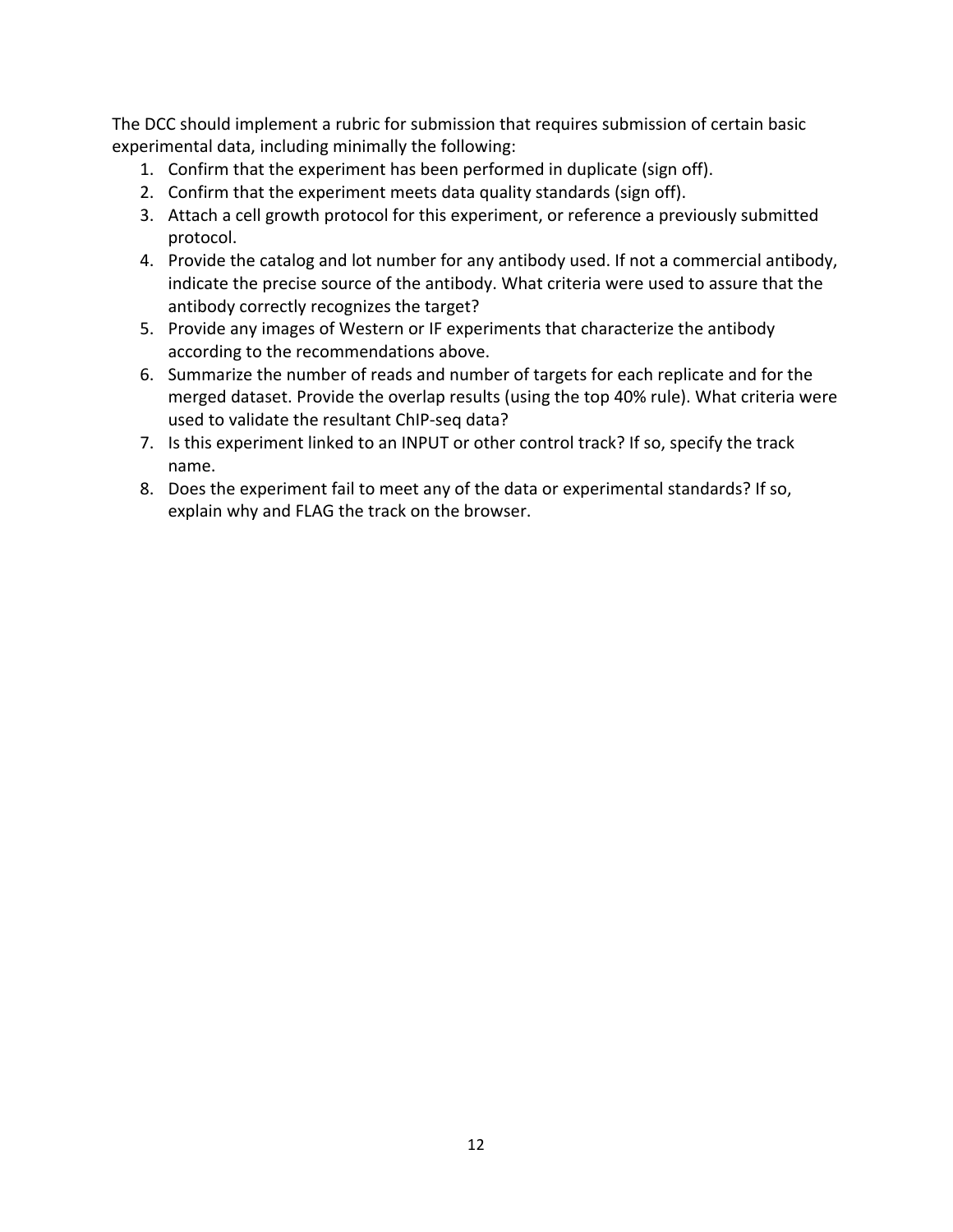# **Appendix&I.&Recommended&Standards&for&ChIPPseq**

### 1. Matched sequenced reference sample

Deeply sequenced reference samples such as Input DNA sometimes exhibit uneven coverage, including "peaks" in the promoter regions of many known genes. To identify regions of transcription factor binding in a ChIP-Seq experiment it is necessary to have sequenced a relevant reference sample in the same cell-line (and same cellular condition) to show that the region is enriched in the ChIP sample compared to the control. For the case of ChIP-Seq experiments for different transcription factors, only one control sample need be produced for each cell-line. The control (i.e. Input DNA) should be sequenced to at least the same depth as the greatest depth of any matching individual transcription factor ChIP-Seq experiment.

## **2.** Depth of Sequencing

The required depth of sequencing needed will vary depending on the nature of the binding of the transcription factor (number of binding sites, domain vs. point source binding, efficiency of the antibody). Some transcription factors/chromatin modifications might require exceptionally deep sequencing to achieve probable saturation of all biologically relevant sites. We recognize that for many factors, we will not have a large number of previously known biologically relevant sites at the time of the ChIP-Seq measurement. One of three criteria should therefore be used for depth of sequencing:

- a) When the number of targets begins to saturate (i.e. approach the asymptotic number of identifiable targets). The criteria should be  $\ge$  95% of the extrapolated total number of targets (for HeLa-S3 Pol II 12 million mapped reads yields greater than 95% of the approximately 30,000 extrapolated total targets).
- b) If the total number of targets does not approach saturation, one should detect 99% of targets that show at least 2-fold enrichment over control with 90% of the data.
- c) If either a) or b) are not satisfied, then starting June 1, 2010 at least 10 million mapped reads should be sequenced per replicate for mammalian experiments, with a minimum of 4 million mapped reads per replicate for worm or fly. Note that older data sets did not require this depth of sequencing and were acceptable under standards at the time.

## **3.** Number and Reproducibility of Biological Replicas

At least two biological replicates are necessary to ensure that the experiment is reproducible. It does not seem that there will be a significant gain in information beyond two biological replicates, when they are in reasonable agreement. The data from replicates can then analyzed and reported. We propose to require the following agreement between biological replicas (target lists identified using common number of mapped reads):

- a) The number of mapped reads from different replicas should be within a factor of two of each other.
- b) The length of target lists should be within a factor of two of each other.
- c) Plus, either of the following options: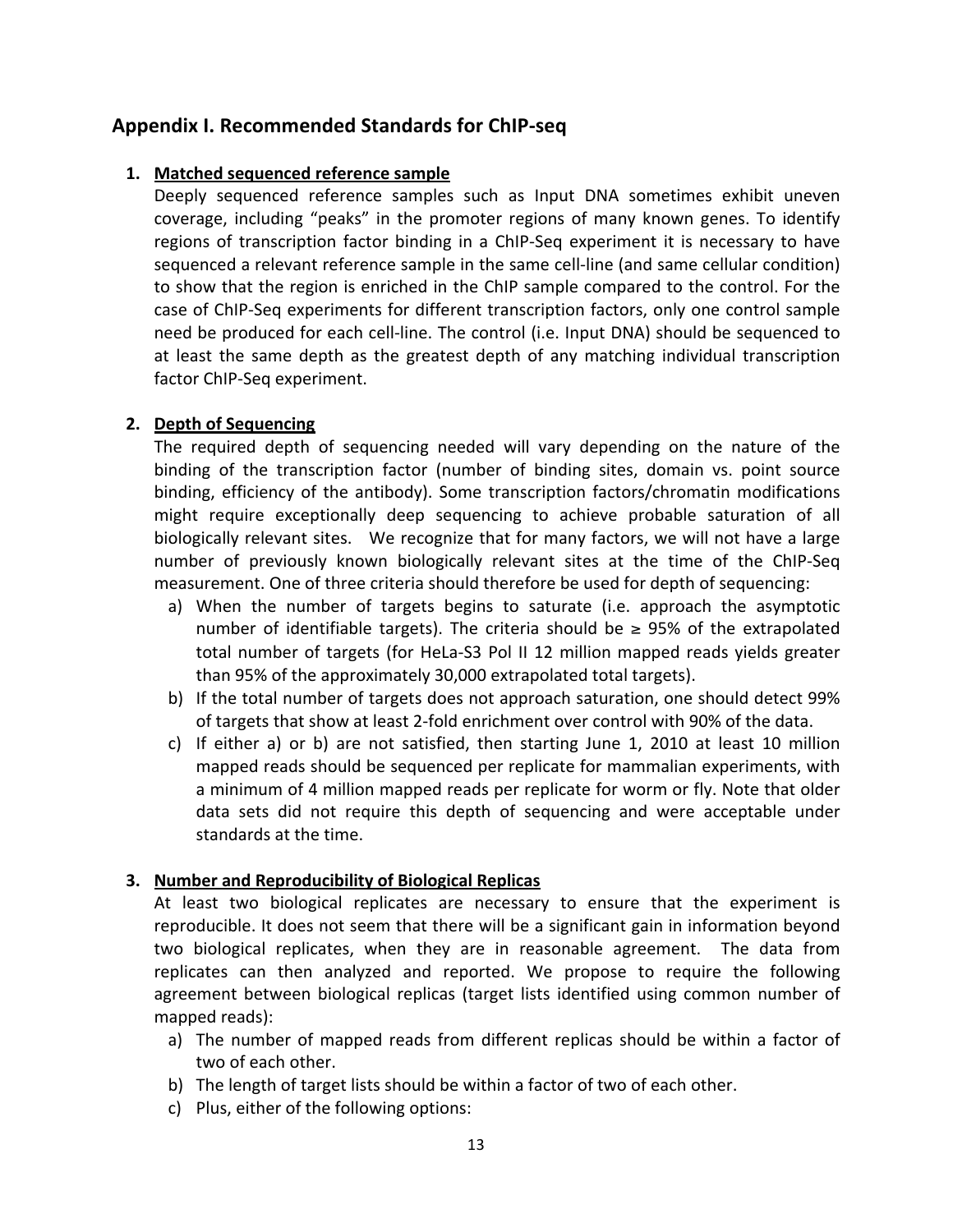- I. Intersect top fraction (40%) of target list from one replica against the entire other target list and require a threshold amount of overlap (80%) and repeat for the reciprocal. The longer list may have to be trimmed to the length of the shorter list.
- II. Target lists scored using all available reads share more than 75% of targets in common.
- d) Any experiment not conforming to the guidelines above should be noted, and submitted with a paragraph documenting the reproducibility. This would include number of reads/replicate, number targets/replicate, the overlap information and so on, so that data users can have all the information that they need to assess the value of the experiment.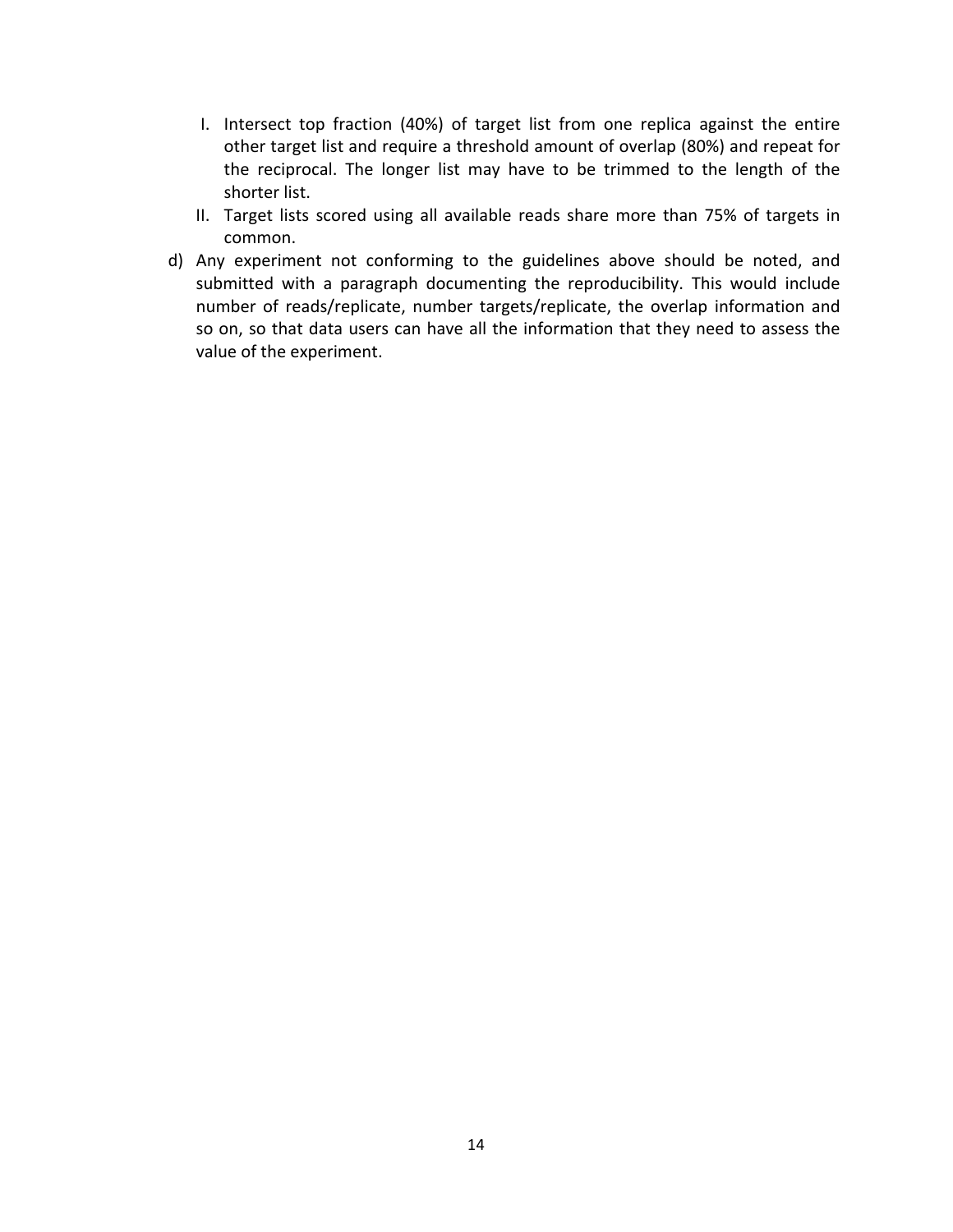# Appendix II: Validation of Commercial Histone Modification Antibodies to be **Used for ChIP**

**Overview:** There are numerous issues that need to be addressed with respect to validating commercial histone modification antibodies used extensively for ChIP-chip and ChIP-seq analyses. The main issues are 1) specificity of antibodies with respect to other nuclear/chromatin proteins, 2) specificity with respect to unmodified histones and other modified histone residues (e.g. H3K9me and H3K27me), 3) specificity with respect to mono-, di-, and tri- methylation at the same residue (e.g. H3K9me1, me2 and me3), and 4) lot-to-lot variation. Validation of commercial antibodies is necessary to produce the high quality data sets desired by the modENCODE and ENCODE consortia. We propose that all commercial histone antibodies be validated by at least 2 independent methods, as described below. New lots of antibody must be analyzed independently. The tests may be performed by ENCODE/modENCODE labs or by the companies that sell the antibodies, but only if the companies provide data for the specific lots of antibody. The tests need only be performed once for each antibody lot.

**Test #1:** All antibodies must be checked for reactivity with non-histone proteins and with unmodified histone by performing Western blot analysis of total nuclear extract and recombinant histone. To enable visual quantification of reactivity, a concentration series of both extract and recombinant histone should be analyzed, using recombinant histone levels that are comparable to the respective histone in nuclear extract. Since cross-reactivity may vary between species, this test should be performed using nuclear extracts from each species to be studied by ChIP. In nuclear extracts, the specific nuclear histone band should constitute at least 50% of the nuclear protein signal, show at least 10-fold enrichment relative to any other single band, and show at least 10-fold enriched signal relative to unmodified histone.

**Test #2 options:** In addition to test #1, antibody specificity must be verified by at least one additional test. The tests and the pros and cons of each are described below, followed by the likely flow of tests.

A. Peptide binding tests. Histone tail peptides with particular modifications can be purchased commercially. " Peptide binding and peptide competition assays provide a fast method to initially evaluate the specificity and relative strength of binding of antibodies to histone tails with different modifications (e.g. H3K9 and H3K27 and me1, me2, and me3 levels of methylation). A potential drawback is that antibodies may differ in their binding specificity toward histone tail peptides in vitro versus toward full-length histones in the context of chromatin in IP experiments. Nevertheless, observing at least a 10-fold enriched binding signal for the modification of interest relative to other modifications would contribute to confidence in antibody specificity.

B. Mass spec. For antibodies generated against related and historically problematic modifications, the ability of the antibody to effectively distinguish between similar histone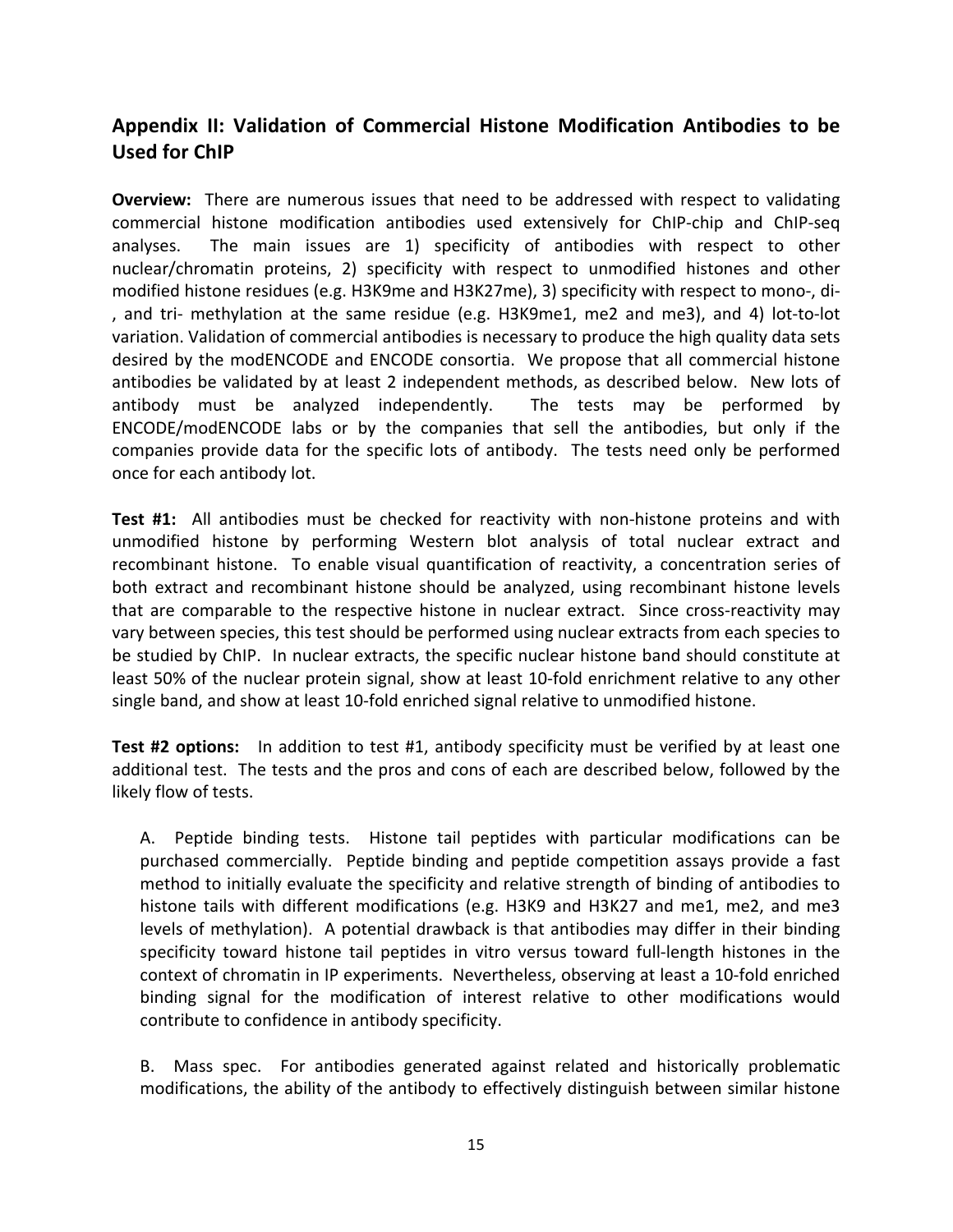marks (e.g. H3K9me and H3K27me) and between different levels of methylation (e.g. H3K9me1, me2 and me3) should be tested by mass spec analysis of material IP'd from histone preparations. The target modification should constitute at least 80% of the IP'd histone signal, and contaminating bands should not contribute more than 20%.

C. Mutants defective in modifying histones. Mutants (in S. cerevisiae, S. pombe, Drosophila, C. elegans, or mammalian cells) that lack the ability to catalyze particular histone modifications offer the opportunity to test antibody specificity. Antibody signal should be reduced to below 10% of wild-type signal in mutant samples, compared to wild type. "RNAi depletion of histone modifying activity may be substituted for mutants. Mutant or RNAi reduction of signal can be assayed by Western blot analysis or by immunofluorescence staining. "Mutant/RNAi tests usually don't allow testing antibodies for the ability to discriminate between mono, di, and trimethylation. In cases where more than one enzyme modifies the same residue (e.g. K9 methylation in Drosophila), double mutants or RNAi may be required.

D. "Mutant histones. "Mutant histones (e.g. histone H3 with Lys4 mutated to Arg or Ala)" expressed in yeast provide another avenue to alter histones for testing specificity by western blot analysis or even by ChIP. Since the modified residue is mutated, we expect at least a 10-fold reduction in signal relative to wild-type histone preparations. Mutant histone tests cannot distinguish whether antibodies discriminate between mono, di, and trimethylation.

### Flow of tests:

For antibodies to methylated histone residues, we envision the flow of tests will be:

- #1 western blot analysis to make sure the antibody does not show significant crossreaction with unmodified histone or non-histone proteins;
- #2A peptide binding/competition tests to make sure the antibody does not interact with histone tail peptides lacking modifications or bearing other modifications; for similar and problematic modifications,
- #2B mass spec analysis to make sure the antibody does not IP unmodified histone or histone bearing other modifications.

For antibodies to histone modifications other than methylation, we envision the flow of tests will be:

- #1 western blot analysis to make sure the antibody does not show significant crossreaction with unmodified histone or non-histone proteins;
- #2A peptide binding/competition tests to make sure the antibody does not interact with histone tail peptides lacking modifications or bearing other modifications OR one of the other #2 tests listed above.

**Grandfathering old antibodies and testing new lots of antibodies:** Once ChIP-chip or ChIP-seq results are obtained with antibodies validated as described above, then old or new antibodies can be validated by similar testing or by obtaining ChIP results using old/new antibodies that